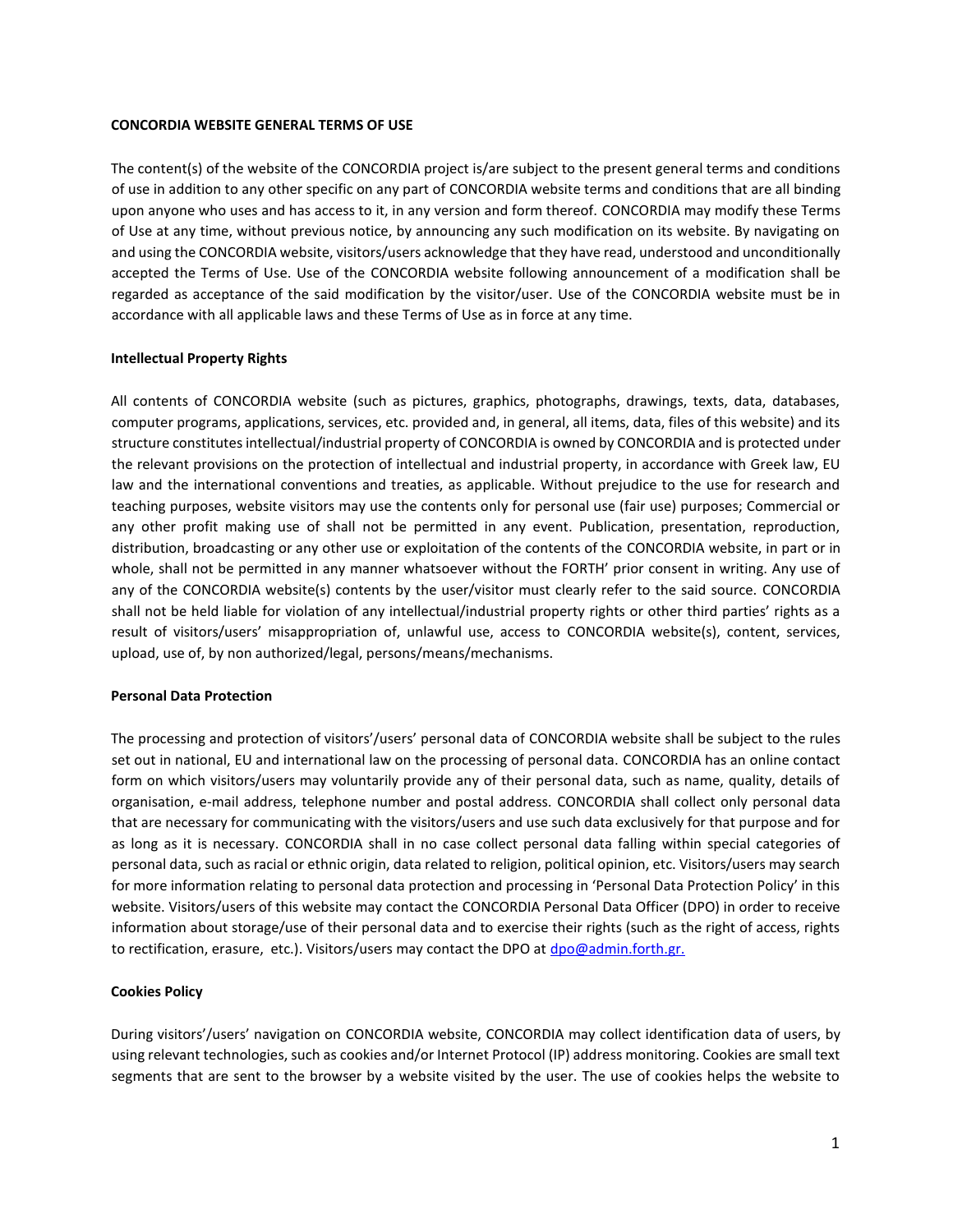remember information about the user's visit, such as your preferred language and your preferences, to make secure searches, to calculate the number of visitors, or to facilitate your registration in our services. **How to control cookies:**  You may control and/or delete cookies as you wish. You may find more details at [about](http://www.aboutcookies.org/) [cookies.org.](http://www.aboutcookies.org/) You may delete all cookies from your computer and, in most browsers, select settings that do not allow installation of cookies. However, in that case, you may have to adjust certain preferences any time you visit a website. Users may make use of the website without problems even without use of cookies, but, potentially, to the detriment of its userfriendliness and of the functioning of certain of its services.

## **Limitation of CONCORDIA's Liability**

The purpose of this website is to provide best information to visitors/users. The security level is commensurate with public sector research organisations' and academic environments and CONCORDIA makes all reasonable efforts to ensure full and technically sound and secure functioning of the website. CONCORDIA does not warrant that the services of this website and its individual web pages shall be provided without interruptions and without errors. CONCORDIA does not warrant that this website or any other related website or servers through which content is made available to visitors/users are provided free of viruses or other harmful components. CONCORDIA may not be held liable for any errors, omissions, or other defects, delays or interruptions in the provision of the data of the website, or for any actions related to the utilisation of these data or deriving therefrom. CONCORDIA does not warrant and may not be held liable for the accuracy, correctness, adequacy or completeness and updating of the content of this website. CONCORDIA shall in no event be held liable for any damage, direct, indirect, liquidated, consequential, negative difference, loss entailed by criminal proceedings, which is caused by or derives from the unauthorized, unlawful, access to and/or use of the CONCORDIA website's content, services, options whereas any such raised damages, expenses, costs, remedies needed to be taken by CONCORDIA shall be borne by the person held liable to as the case may be.

#### **Use of Third Party Websites**

This website may contain links to other websites of which CONCORDIA does not control the availability, content, personal data protection policy, quality and completeness of the services provided on other websites referred to through links, hyperlinks or banners, and does not assume any responsibility for them. shall in no way be regarded as adopting or accepting the content or the services of the web sites and pages which it links to or is being connected to, in any way. CONCORDIA does not warrant and may not be held liable for the content and functioning of links provided on or referred to on its website. The website may contain links to other websites and make use of web pages (links). CONCORDIA does not control the availability, content, personal data protection policy, quality and completeness of services provided on other websites referred to through links or hyperlinks. CONCORDIA shall in no way be regarded as adopting or accepting the content or the services of the web sites and pages which it links to or is being connected to, in any way. Therefore, CONCORDIA shall not assume any liability for any damage suffered by the visitor/user as a result of the use of third parties' web pages. These links shall be used in the exclusive responsibility of the visitor/user, and access to them and use thereof shall be subject to the terms specified on them. Therefore, for any question or problem arising during the visit to or use of such, the visitor/user must directly address such instance to the respective web sites and pages, which shall also assume fully the relevant responsibility for the provision of their services.